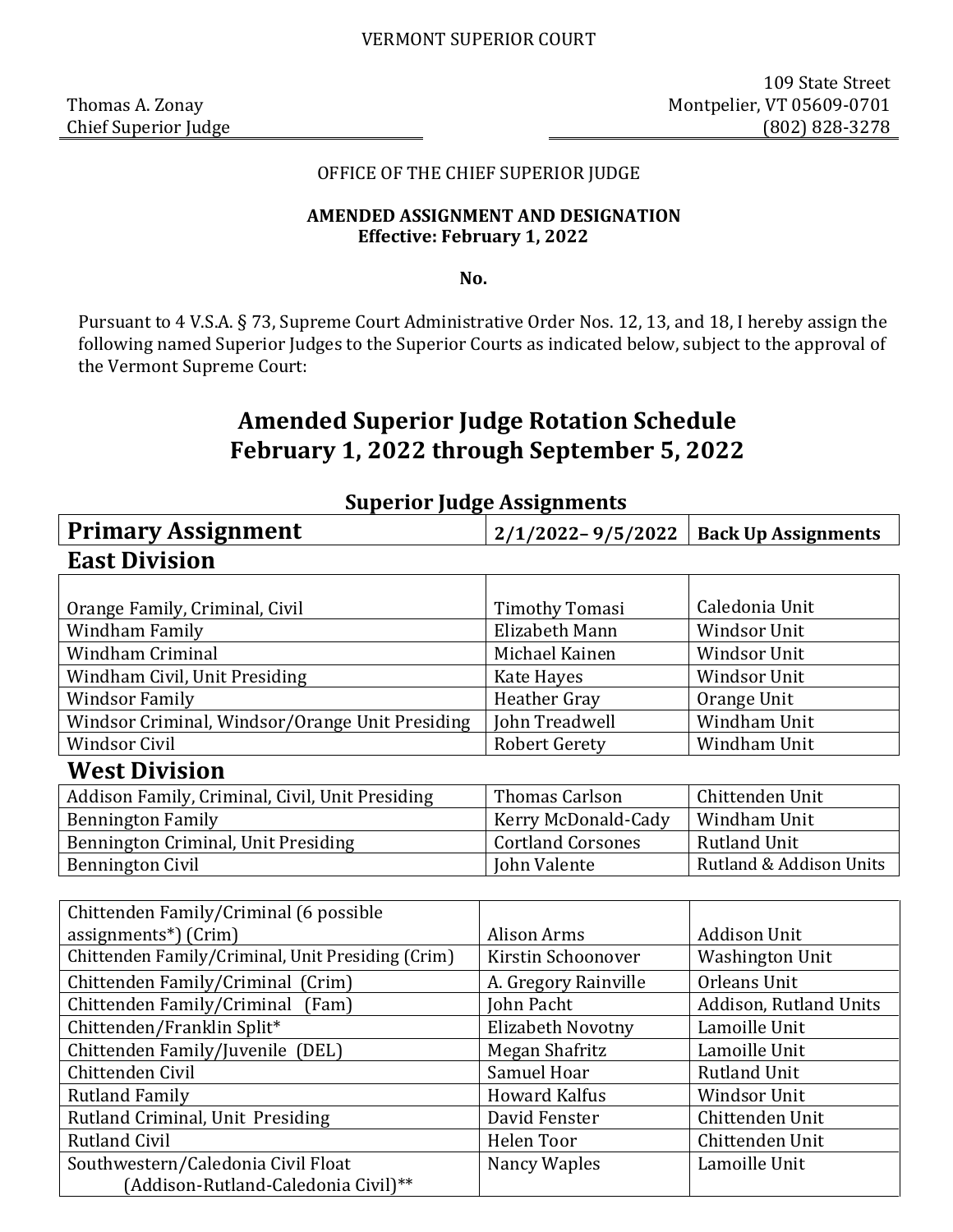\* Shared Between Chittenden and Franklin

## **Northern Division**

| Caledonia/Essex Family, Criminal Presiding  | Justin Jiron          | Orleans Unit              |
|---------------------------------------------|-----------------------|---------------------------|
| Caledonia/Orleans/Essex Juvenile and RFA    | <b>Thomas Devine</b>  | Chittenden Unit           |
| Northeastern Float                          |                       |                           |
| Caledonia/Orleans/Essex/Lamoille Civil      | <b>VACANCY</b>        |                           |
| Franklin Civil/Grand Isle Family, Criminal, | David Barra           | <b>Rutland Unit</b>       |
| Civil/Lamoille and Orleans Civil            |                       |                           |
| Franklin Family/Criminal, Presiding         | <b>Mary Morrissey</b> | <b>Washington Unit</b>    |
| Franklin Family/Criminal                    | <b>Martin Maley</b>   | Chittenden Unit           |
| Franklin Chittenden Split*                  | Elizabeth Novotny     | Lamoille Unit             |
| Lamoille Family, Criminal, Unit Presiding   | Michael Harris        | Caledonia Unit            |
| Orleans Family, Criminal, Unit Presiding    | Lisa Warren           | <b>Windsor Unit</b>       |
| <b>Washington Family</b>                    | <b>Scot Kline</b>     | Franklin Unit             |
| <b>Washington Criminal</b>                  |                       | Caledonia/Essex/Orleans   |
|                                             | Kevin Griffin         | Units                     |
| Washington Civil, Unit Presiding            | Robert Mello          | Franklin/Grand Isle Units |
|                                             |                       |                           |

**\***Shared Between Chittenden and Franklin

# **Environmental Division**

| Statewide Jurisdiction | Thomas Durkin (P) | Windham Unit Civil Division    |
|------------------------|-------------------|--------------------------------|
| Statewide Jurisdiction | Thomas Walsh      | Chittenden Unit Civil Division |

### **Judicial Resources within Units:**

The Presiding Judge for each county unit shall determine the allocation of judicial resources between civil, criminal, and family divisions within the unit. The presiding judge may specially assign a superior judge assigned to one division in the unit to preside over cases in a different division. Where there is a single presiding judge for multiple units e.g. Caledonia/Essex, Franklin/Grand Isle, the presiding judge shall determine the appropriate allocation of judicial resources between the two units.

### **Shared Resources Between Units:**

- 1. The second judge assigned to the Caledonia, Essex, and Orleans units shall preside over the juvenile and relief from abuse dockets in the three counties.
- 2. A judge from the Chittenden unit shall be assigned one day a week to the Addison unit.
- 3. The Judge assigned as the Northeast float will preside over the civil divisions of the Caledonia, Essex, Orleans and Lamoille units.
- 4. The judge assigned as the Southwest float will provide coverage in Rutland Criminal division (including treatment docket) two days a week, the Addison unit one day a week, and two days a week to the Caledonia Civil Division.